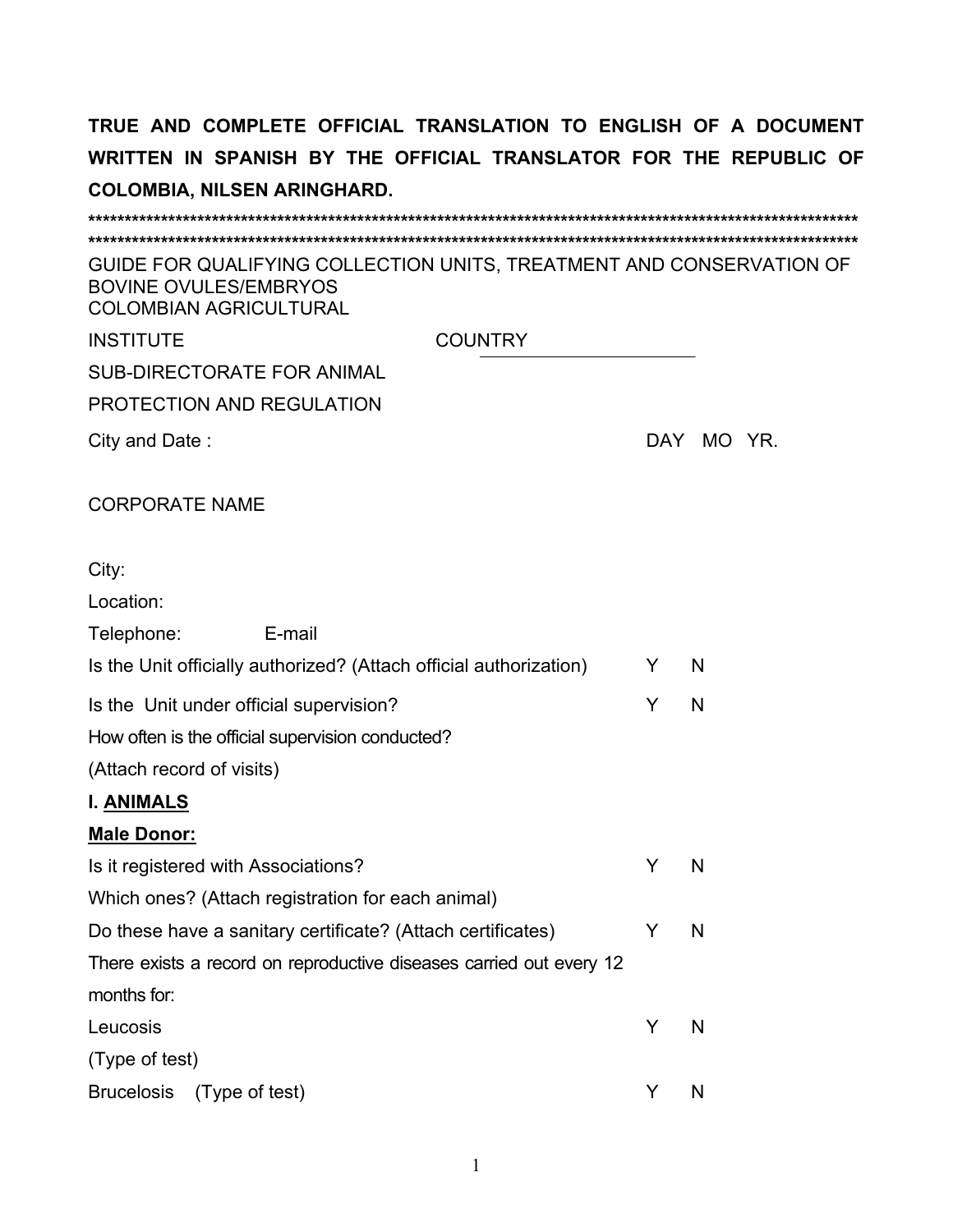| GUIDE FOR QUALIFYING COLLECTION UNITS, TREATMENT AND CONSERVATION OF<br><b>BOVINE OVULES/EMBRYOS</b><br>Tricomoniasis | Y | N |
|-----------------------------------------------------------------------------------------------------------------------|---|---|
| Trychomaniases                                                                                                        |   |   |
| (Type of test)                                                                                                        |   |   |
| Rinotraqueitis (IBR)                                                                                                  | Y | N |
| (Type of test)                                                                                                        |   |   |
| Viral Diarrhea (DVR)                                                                                                  | Y | N |
| (Type of test)                                                                                                        |   |   |
| Compylobacteriosis                                                                                                    | Y | N |
| (Type of test)                                                                                                        |   |   |
| <b>Tuberculosis</b>                                                                                                   | Y | N |
| (Type of test)                                                                                                        |   |   |
| Leptospirosis                                                                                                         | Y | N |
| (Type of test)                                                                                                        |   |   |
| Others (Please specify)                                                                                               |   |   |
| Which laboratory conducts the diagnostics:                                                                            |   |   |
| Own laboratory?                                                                                                       | Y | N |
| Oficial laboratory?                                                                                                   | Y | N |
| Private laboratory?                                                                                                   | Y | N |
| Are there veterinary medical certificates on<br>the<br>sanitary                                                       | Y | N |
| condition of the donor?                                                                                               |   |   |
| Describe the housing conditions for the donor animals.                                                                |   |   |
| Are there confinement corrals for the bulls?                                                                          | Y | N |
| Are there isolated fields for the resident donor animals?                                                             | Y | N |
| Are the center heads properly isolated from other animals through the                                                 | Y | N |
| Lieg of artificial or natural harriore?                                                                               |   |   |

use of artificial or natural barriers?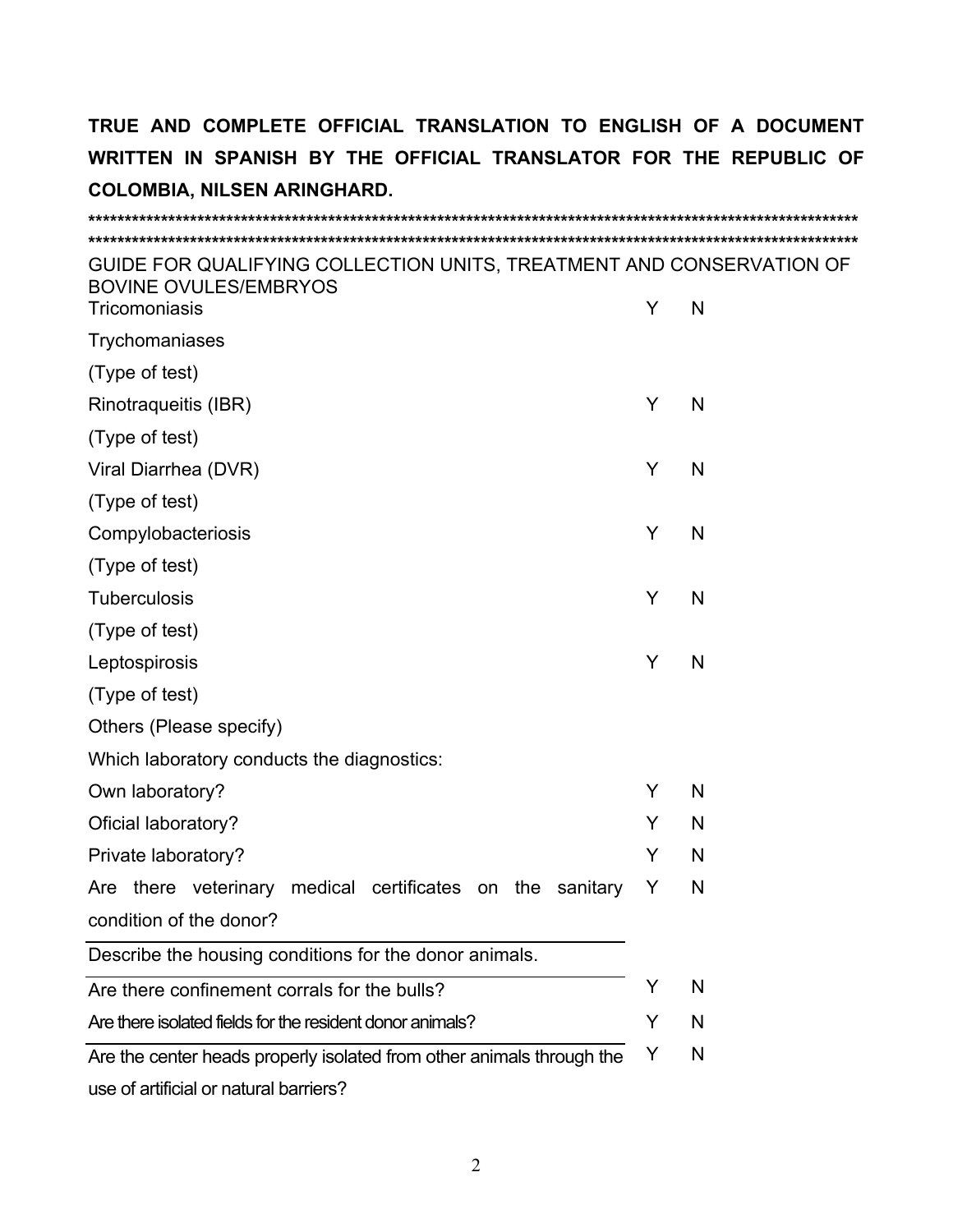GUIDE FOR QUALIFYING COLLECTION UNITS, TREATMENT AND CONSERVATION OF **BOVINE OVULES/EMBRYOS** 

| Is rigorous control exercised on the entry of visitors?            | Y |
|--------------------------------------------------------------------|---|
| Are there exercise wheels in place for the bulls?                  | Y |
| Are the animals housed within specified units?                     | Y |
| Does the personnel working with the donor animals come in          | Y |
| contact with other animals?                                        |   |
| Is there an insect and rodent control program in place?            | Y |
| (Attach program)                                                   |   |
| Are post-mortem exams undertaken on donor animals?                 | Y |
| Is there an isolation area for sanitary control prior to entry?    | Y |
| How long do the donors remain under quarantine pre and post entry? |   |
| <b>Female Donor:</b>                                               |   |
| Are these registered with Associations?                            | Y |
| Which ones?                                                        | Y |
| (Attach registration for each animal)                              |   |
| Is the female examined by a veterinarian during ovulation and      | Y |
| collection?                                                        |   |
| (Attach certificates)                                              |   |
| Describe the criteria for female donor selection as web as the     |   |
| processes for ovulation and collection.                            |   |
| Sanitary conditions required from the<br>premises or<br>herd       |   |
| originating from the donor.                                        |   |
| If imported female donors are used, how long do these remain in    |   |
| the country and within the herd of origin before collection is     |   |
| carried out?                                                       |   |
|                                                                    |   |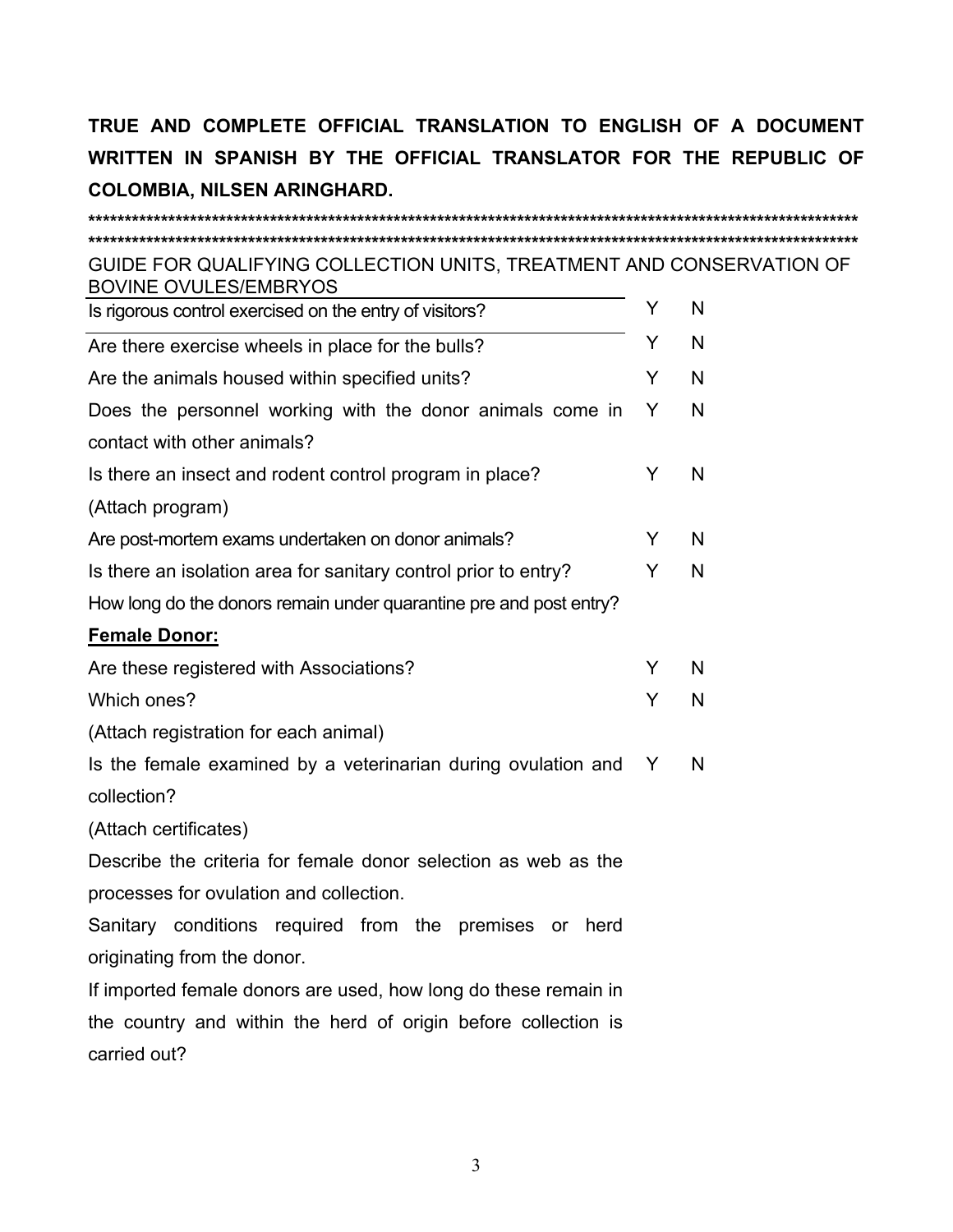| GUIDE FOR QUALIFYING COLLECTION UNITS, TREATMENT AND CONSERVATION OF<br><b>BOVINE OVULES/EMBRYOS</b><br><b>Embryo Collection Equipment</b> |   |   |
|--------------------------------------------------------------------------------------------------------------------------------------------|---|---|
| Is the team veterinarian authorized by the official veterinary Y                                                                           |   | N |
| service?                                                                                                                                   |   |   |
| (Attach certificate)                                                                                                                       |   |   |
| Is the technical team under supervision by the official veterinary                                                                         | Y | N |
| service?                                                                                                                                   |   |   |
| Is there a Collection record in place? (Attach record)                                                                                     | Y | N |
| <b>II. FACILITIES:</b>                                                                                                                     |   |   |
| (Attach photographs)                                                                                                                       |   |   |
| <b>Area for Semen Sample Taking</b>                                                                                                        |   |   |
| Is there a biosecurity program in place for the area?                                                                                      | Y | N |
| (Attach documentation)                                                                                                                     |   |   |
| Are there animal contention fetters?                                                                                                       | Y | N |
| Are there sheltering barriers?                                                                                                             | Y | N |
| Is there direct access to the laboratory?                                                                                                  | Y | N |
| Is there access to the laboratory via a window?                                                                                            | Y | N |
| Is there a disinfection and sanitization program in place for the                                                                          | Y | N |
| center? (Attach documentation)                                                                                                             |   |   |
| Is there a documented equipment maintenance program in                                                                                     | Y | N |
| place? (Attach program)                                                                                                                    |   |   |
| <b>Area Laboratory</b>                                                                                                                     |   |   |
| (Attach photographs)                                                                                                                       |   |   |
| Is there a physical-chemical and bacteriological control program in Y                                                                      |   | N |
| place for the water used in the center?                                                                                                    |   |   |
| (Attach recent certificates)                                                                                                               |   |   |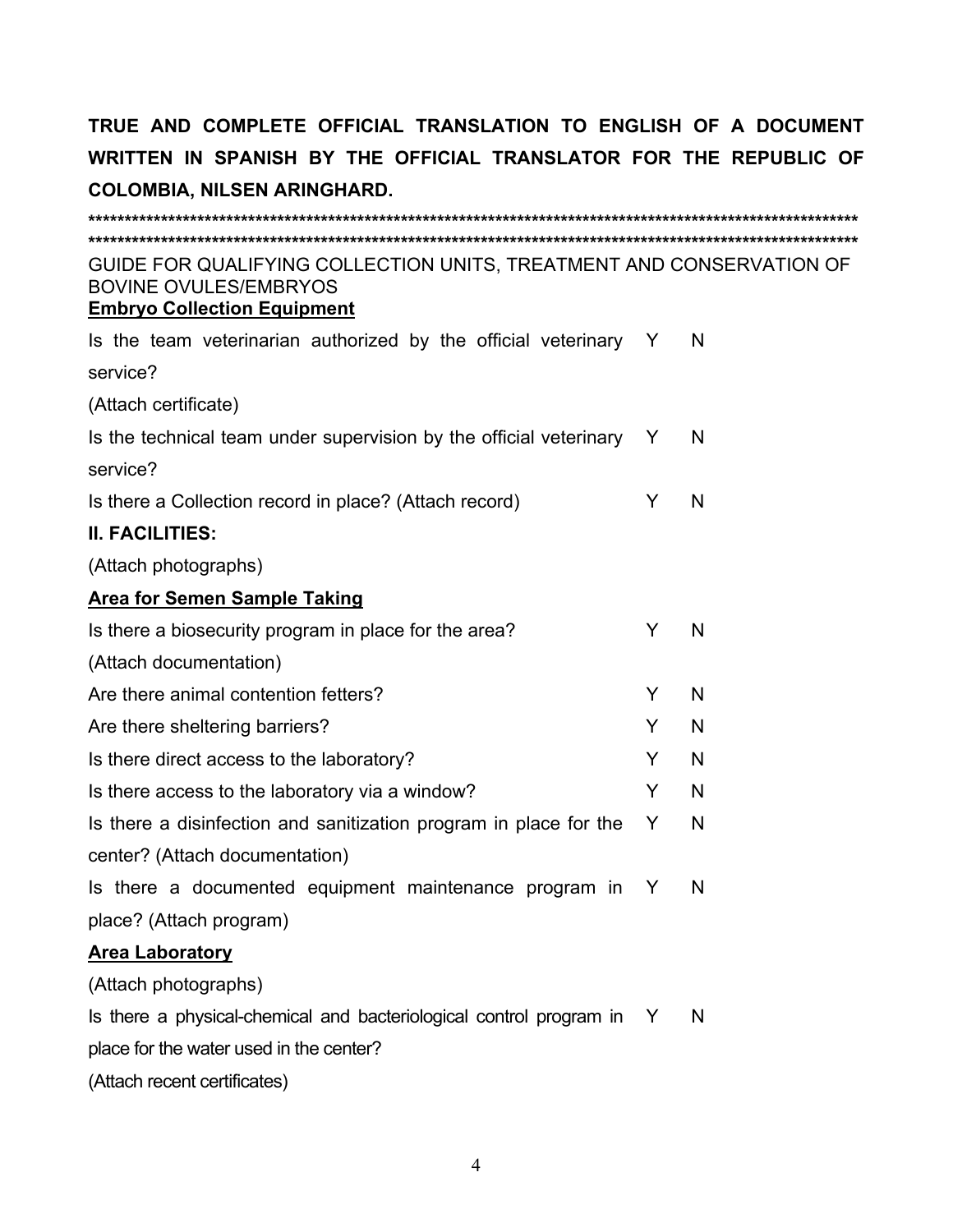| GUIDE FOR QUALIFYING COLLECTION UNITS, TREATMENT AND CONSERVATION OF<br><b>BOVINE OVULES/EMBRYOS</b> |   |   |
|------------------------------------------------------------------------------------------------------|---|---|
| <b>Disposal of Carcasses and Waste</b>                                                               | Y | N |
| Is there a suitable place for disposing of carcasses?                                                |   |   |
| (Attach photographs)                                                                                 |   |   |
| <b>Secondary Areas</b> (social, sanitary, dressing rooms, and                                        |   |   |
| recreational, others)                                                                                |   |   |
| (Attach photographs)                                                                                 |   |   |
| <b>Laboratory for handling ovules/embryos</b>                                                        |   |   |
| (Attach photographs)                                                                                 |   |   |
| Is the laboratory permanent?                                                                         | Y | N |
| Describe the technical and structural conditions.                                                    |   |   |
|                                                                                                      |   |   |
| Is the laboratory mobile?                                                                            | Y | N |
| Describe the technical and structural conditions.                                                    |   |   |
|                                                                                                      |   |   |
| Is there periodic supervision conducted by the official veterinary Y                                 |   | N |
| service? How often?                                                                                  |   |   |
| Describe the techniques for collection and conservation of                                           |   |   |
| ovules/embryos                                                                                       |   |   |
|                                                                                                      |   |   |
| Describe the medical exams and treatments conducted or                                               |   |   |
| practiced on the ovules/embryos                                                                      |   |   |
| Describe the conservation, quarantine, and transportation                                            |   |   |
| procedures for the ovules/embryos                                                                    |   |   |
| <b>III. EQUIPMENT</b>                                                                                |   |   |
|                                                                                                      |   |   |

List the equipment in place.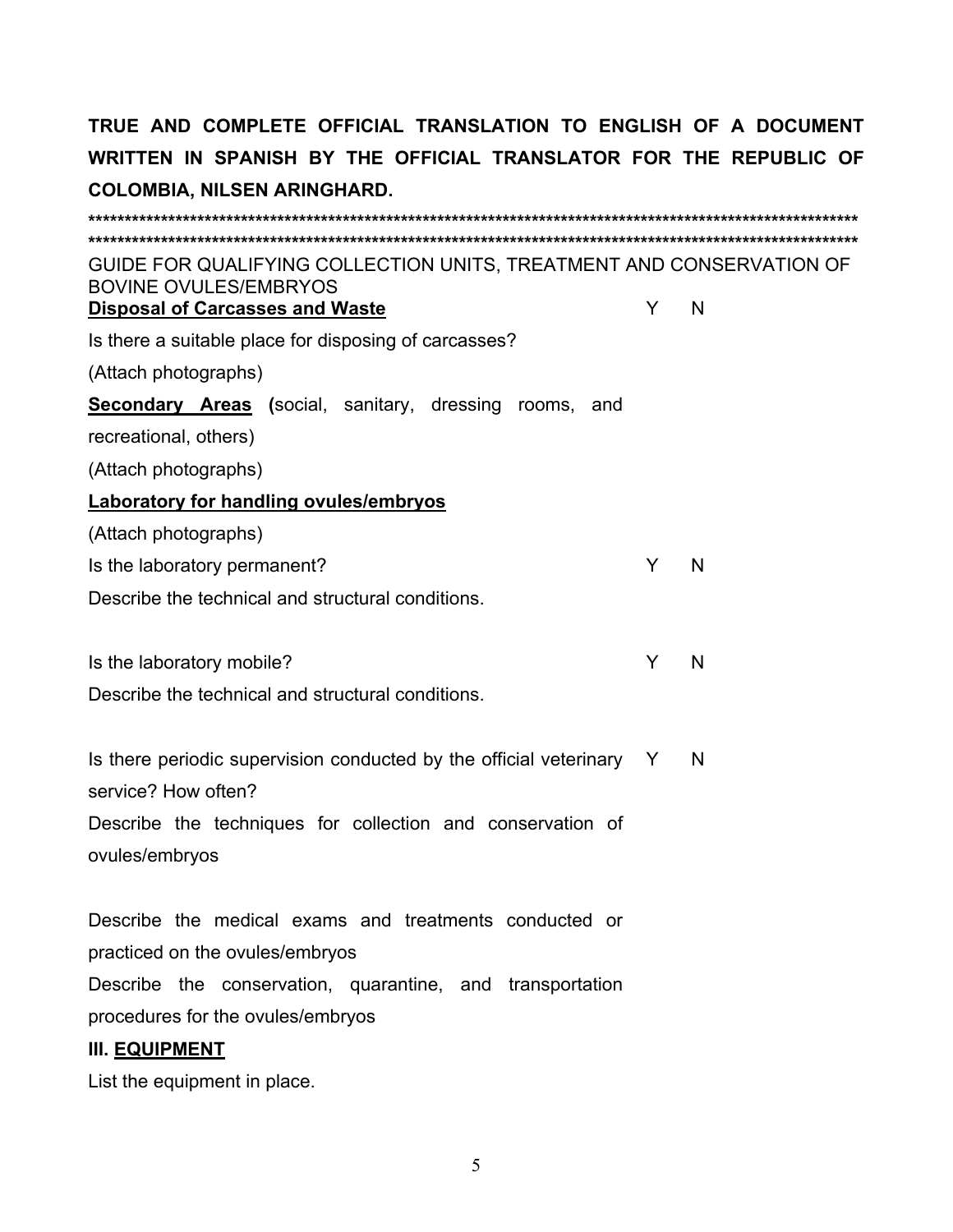| GUIDE FOR QUALIFYING COLLECTION UNITS, TREATMENT AND CONSERVATION OF<br><b>BOVINE OVULES/EMBRYOS</b> |   |   |
|------------------------------------------------------------------------------------------------------|---|---|
| Is there an equipment calibration program in place?                                                  | Y | N |
| Is there a history for each piece of equipment?                                                      | Y | N |
| (Attach documentation)                                                                               |   |   |
| Are there procedures in place for the handling and maintenance                                       | Y | N |
| of the equipment?                                                                                    |   |   |
| <b>IV.- MATERIALS</b>                                                                                |   |   |
| Are chemical reactants classified and stored in conformance Y                                        |   | N |
| with international norms?                                                                            |   |   |
| Are prepared solutions properly labeled?                                                             | Y | N |
| Are there documented procedures on the preparation of Y                                              |   | N |
| reactants?                                                                                           |   |   |
| (Attach documentation)                                                                               |   |   |
| <b>V. PERSONNEL</b>                                                                                  |   |   |
| Is there a training program in place?                                                                | Y | N |
| (Attach program)                                                                                     |   |   |
| Are written procedures in place that describe personnel                                              | Y | N |
| functions and responsibilities?                                                                      |   |   |
| Are there training records in place?                                                                 | Y | N |
| <b>Hygiene</b>                                                                                       |   |   |
| Are there hygiene norms in place?                                                                    | Y | N |
| Have the personnel received hygiene training?                                                        | Y | N |
| <b>Occupational Health</b>                                                                           |   |   |
| Is there an Occupational Health Program in place?                                                    | Y | N |
| Is there a secondary program on preventive medicine?                                                 | Y | N |
| Are there written norms on industrial security?                                                      | Y | N |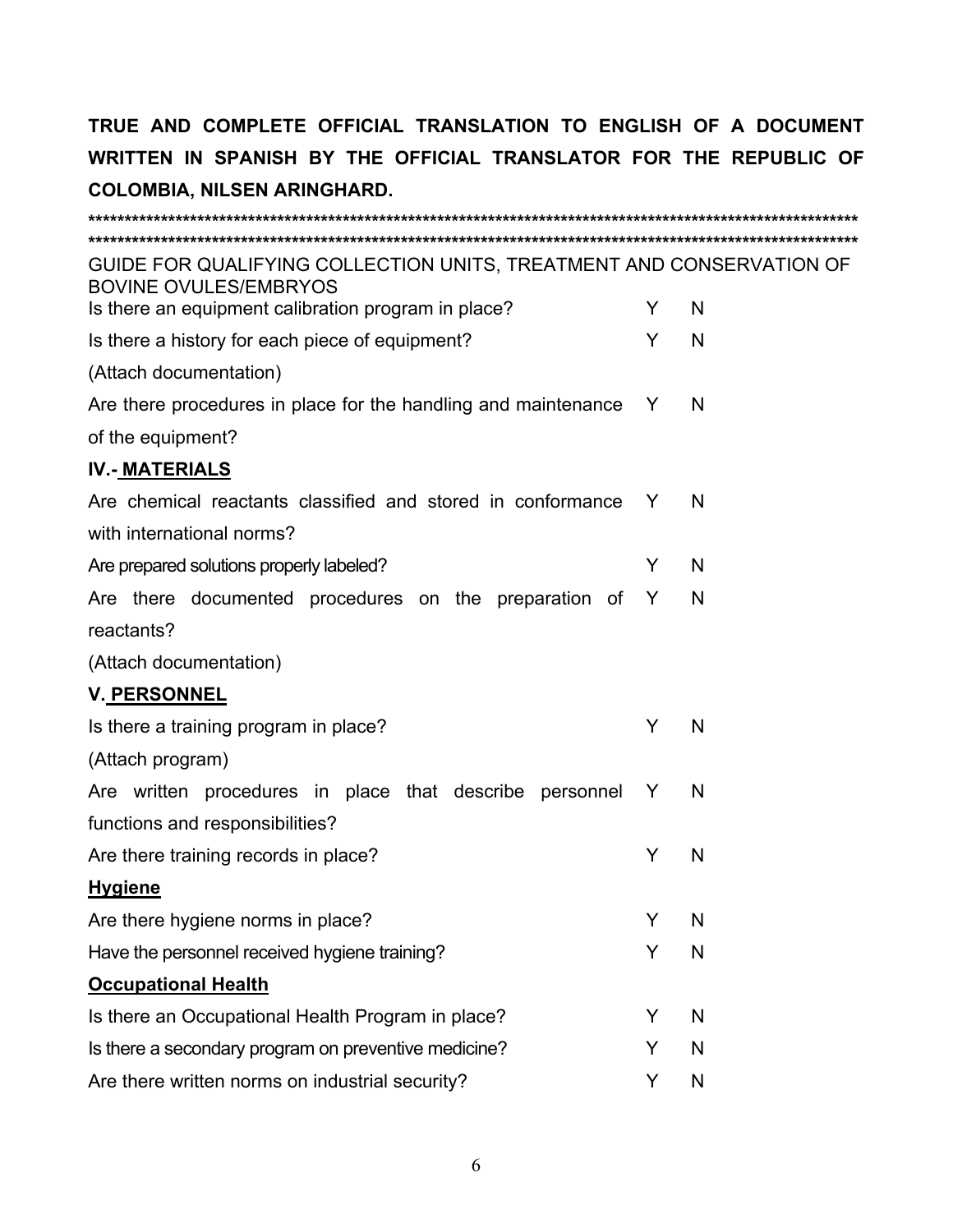| GUIDE FOR QUALIFYING COLLECTION UNITS, TREATMENT AND CONSERVATION OF<br><b>BOVINE OVULES/EMBRYOS</b> |   |   |
|------------------------------------------------------------------------------------------------------|---|---|
| Are security drills conducted?                                                                       | Y | N |
| Are these logged?                                                                                    | Y | N |
| <b>Work Clothing</b>                                                                                 |   |   |
| Are there work uniforms for each area?                                                               | Y | N |
| <b>Security</b>                                                                                      |   |   |
| Are there face masks or goggles for handling liquid nitrogen?                                        | Y | N |
| Are there gloves for handling frozen material?                                                       | Y | N |
| Are there fire extinguishers in place?                                                               | Y | N |
| VI. DOCUMENTATIÓN                                                                                    |   |   |
| Is there a manual on quality?                                                                        | Y | N |
| Is there a manual on analytical techniques?                                                          | Y | N |
| Are the quality verification analyses logged?                                                        | Y | N |
| (Attach most recent logs)                                                                            |   |   |
| Are there written procedures in place regarding each one of the activities related                   | Y | N |
| to the processing of seminal material? (Attach documentation)                                        |   |   |
| Are there records regarding the identification of each lot of seminal material,                      | Y | N |
| including the information written on the test tube, name and number of the bull's                    |   |   |
| log, breed, date of collection, and processing, identification or center code?                       |   |   |
| Are there genealogical records of the donor animals?                                                 | Y | N |
| (Attach records)                                                                                     |   |   |
| Are there records on the reproductive history of the donor animals?                                  | Y | N |